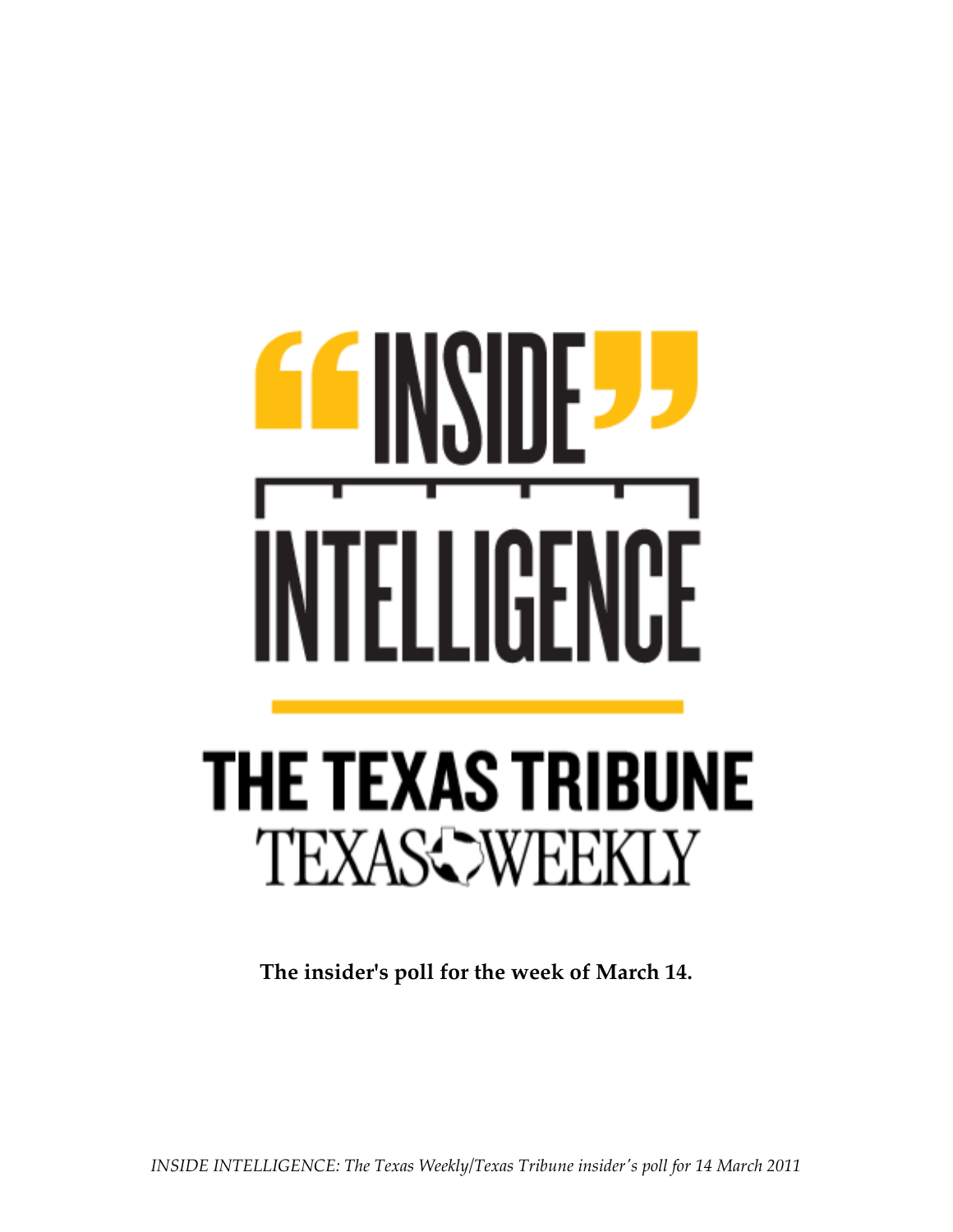



*INSIDE INTELLIGENCE: The Texas Weekly/Texas Tribune insider's poll for 14 March 2011*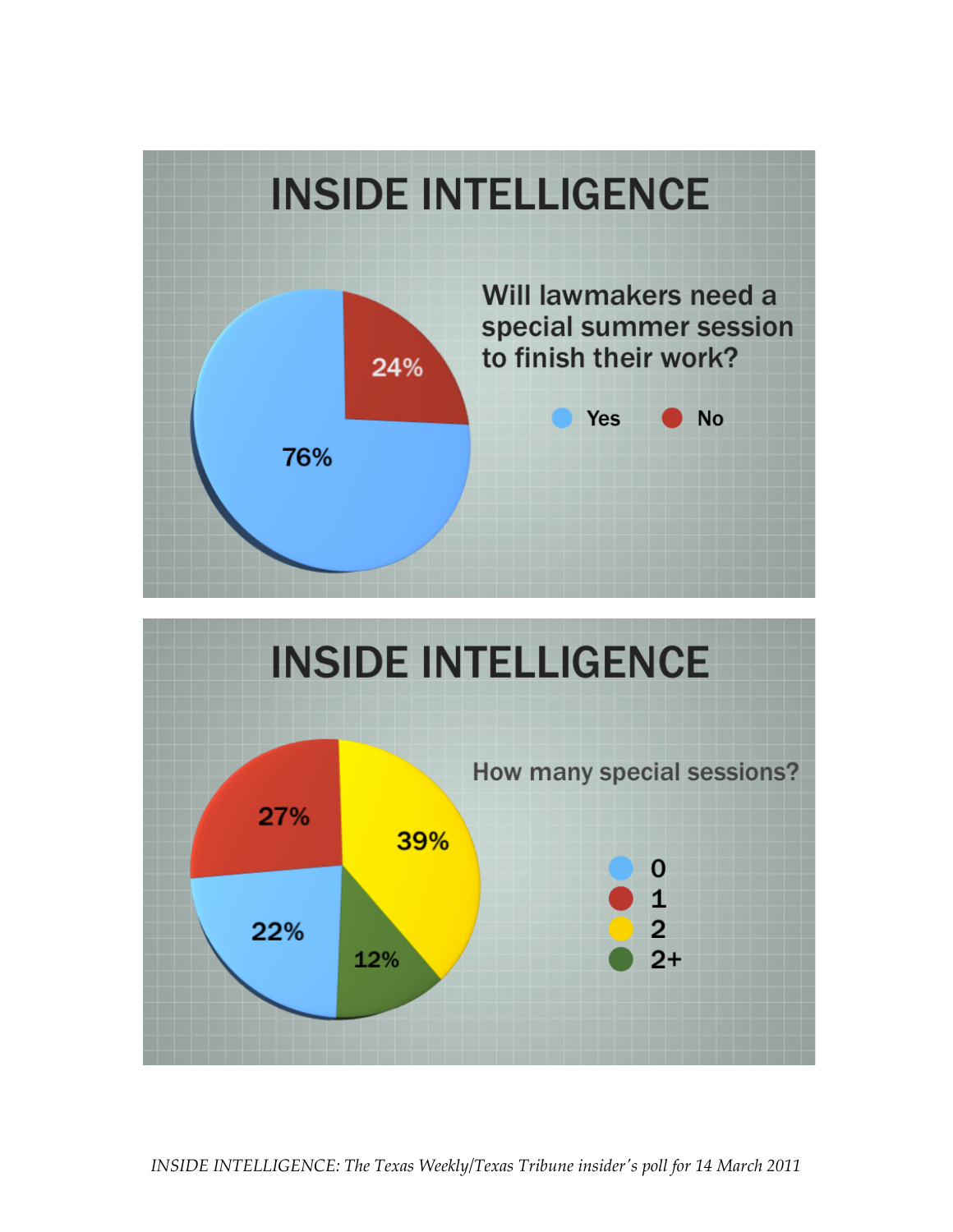

*As we approach the halfway point of the legislative session, with most issues, redistricting and much of the budget still ahead, do you think the Legislature will finish its work during the regular session, or will they need a special session this summer?*

• "They'll pass a budget and will at least pass a sunset safety net. Everything else is surplus."

• "I don't think you GET a special session for legislative redistricting - doesn't it go directly to the LRB if you don't do it during a regular session? Regardless, I think the budget might be enough of a mess that they go into  $(a?)$  $species$ ?)."

• "I think they can finish on time, but acknowledge that is my heart talking, not my head"

• "They'll finish what they have to finish--and then Gov. Perry will veto the budget."

• "Redistricting will take care of itself with or without legislation. The budget is problematic but the R's have to pass the bill or explain why they can't govern. It will be interesting to see if the hard liners will be able to get away with saying that there hasn't been enough fat cut out of the budget to justify their vote against."

• "Probably too many moving parts to finance a workable two-year budget to get done in the Regular."

• "The Lege needs more time to work on the budget; give another quarter to collect more sales tax receipts and wait on the margins tax report in May to get a better picture of the budget."

• "No way they will finish all their work: Not enough revenue, too many cuts - both of money and people, member pairings and the fights that ensue over territory and certain voters, and way too many Sunset bills to finish. Time to consider an annual session, alternating between a budget only session and a session for everything else."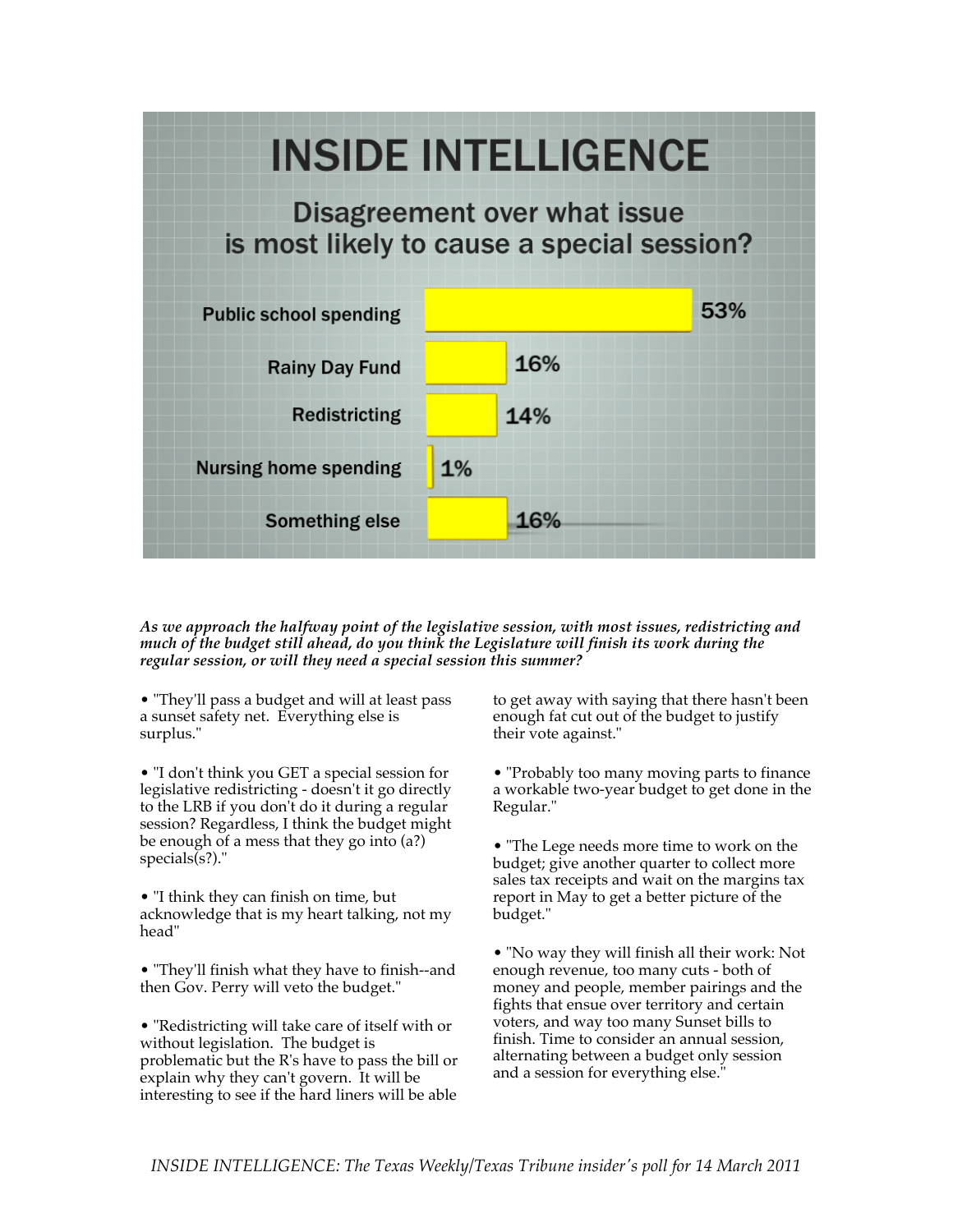• "There will have to be at least 1 special session to pass a Congressional Redistricting plan."

• "I don't see the desire among the Republicans to continue working together into the summer. There is too much fighting amongst themselves."

• "How could it be otherwise?"

• "The senate may not be able to pass a budget bill without additional revenue. The house is not completely on board yet with significant new revenue. The stars could align in the next few weeks to make the deal during session, but odds are still against that right now."

• "They will undoubtedly need one or more, maybe 4 special sessions"

• "The re-districting monster has yet to rest its head. When it does, the session de facto ends."

• "Budget"

• "Legislators will disagree to the point nothing passes."

• "I realize the odds of 'finishing on time' without a special(s) are beyond astronomical. Since my prognosis costs me little or nothing, I'm betting on the Ruthless Rs to sine die timely - with one special for Redistricting."

• "A special session tends to focus everyone's attention on the topic at hand. Maybe by then our governor will have a clearer view of the realities of the situation."

• "The Republicans are in control of the process so it is in their interest to finish on time."

• "They will need a special session for the current budget and the FY 12-13 budget. Redistricting will dominate the conversations among members very soon (if it already has not happened) and all other issues, including the budget, will be left to linger."

• "The session is being driven by consultants that run campaigns... Dew for the Senate and Perry for whatever....consider our state being run by a fat man from New Hampshire - Dave Carney!!!"

• "Legislators will not be able to craft a 2012- 13 budget and bills making corresponding statutory changes--particularly a school (un)funding measure--during the regular session. There's been no leadership on this critical issue from statewide officials--other than a tentative effort by the comptroller. Nor has the business community weighed in beyond making calls to fund a few programs- such as pre-K programs and TEXAS higher education tuition assistance grants--without any suggestion as to how to pay for those items. Bill Hammond is a surprising and notable outlier within the business community. However, even he is not addressing our ongoing and growing structural budget gap. There is also a strong possibility that dealing with budget issues for the current and upcoming biennia and with redistricting will push aside some other important issues--sunset bills come to mind- as happened last session."

• "The budget will NOT get passed by the end of the regular."

## *How many special sessions will it take?*

• "Perry will continue to demagogue by threatening to veto a budget that uses the rainy day fund, but the legislature will not be able to close the current year deficit without using it."

• "They will either pass a one year budget, and have to come back next year to do the

second year, or will fail to pass a budget at all until after September 1."

• "Please don't let it be more than one speical. I'm going to Disneyland!"

• "Seems to me that Perry would want the legislature to get out of dodge so he can crisscross the United States telling anyone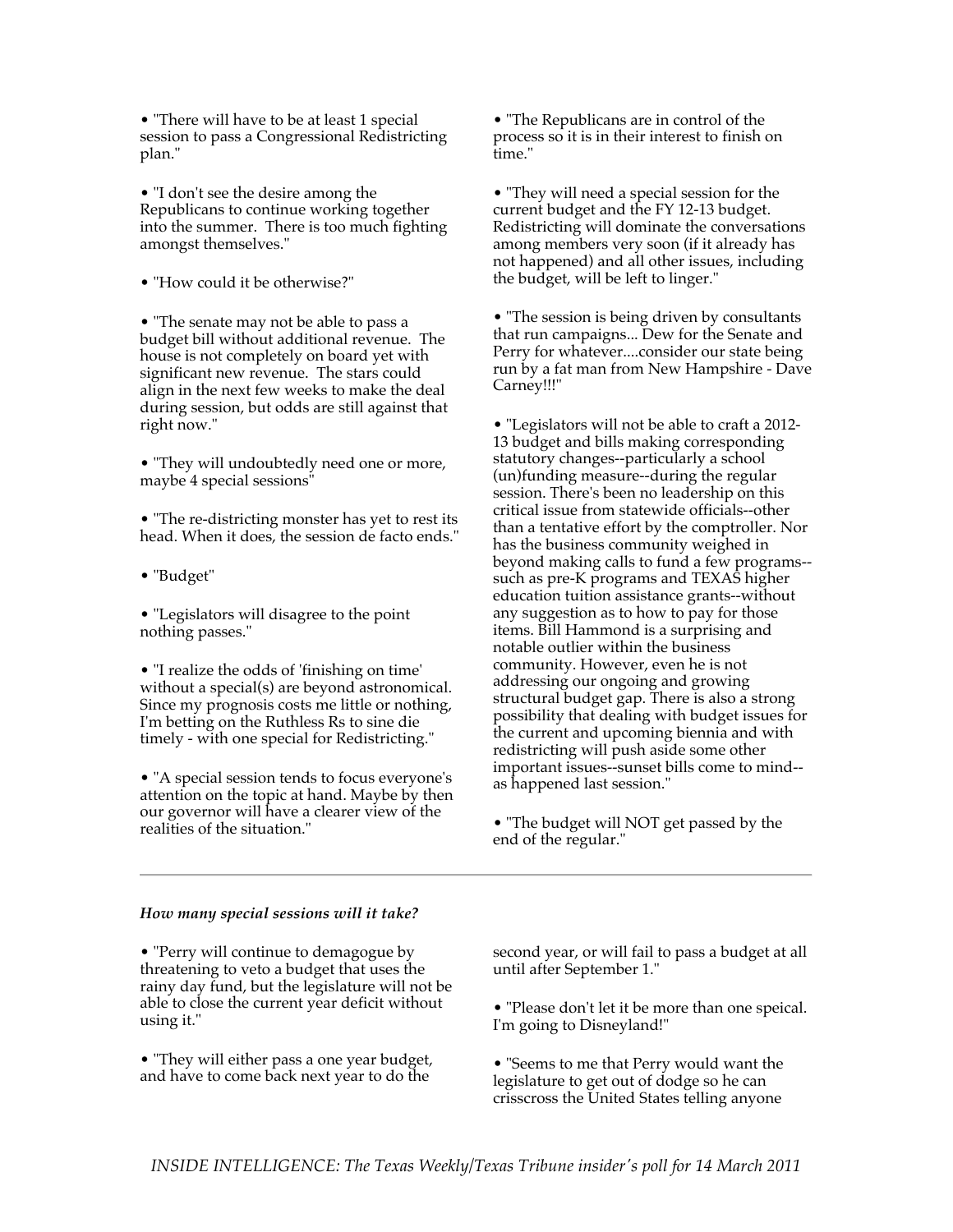who will listen that he shrunk the size of state government and balanced a \$27 billion deficit with no new taxes. Calling a special session can be tricky. It doesn't always work out, and you might end up with two, three, four or more before you get the job done and that would look bad for a presidential wannabe."

• "Bill Clements just kept calling them back until a deal was made. Perry might be more inclined to get a deal and then call them back."

• "I suspect the legislature will punt redistricting to the LRB, but there is a chance a special session will also be held. But all together, this special session's thematic coverage will be very restrictive and actual length of the session very short. It is in the best interests of Perry, Dewhurst, and to a

lesser extent Straus to avoid the more public arena of a legislative session to every extent possible. But I doubt they'll be able to get away with no special session, so the result will be a very short one scheduled during the summer vacation period."

- "4"
- "Possibly more than 2"
- "Democrats will leave town again."
- "The first one will end in failure as our governor makes his points with the more conservative elements of his party. We will get down to business in the second one."
- "One for the budget, one for redistricting."

## *Who stands to win or lose if lawmakers come back for a special session this summer? Is it particularly good for someone or some group? Particularly bad?*

- "Republicans lose. Democrats win."
- "Bad for Perry."

• "It's gotta make Perry nervous. Might put a crimp in his Vice Presidential campaign..."

• "It's bad for Republicans. If they can't pass a budget and go home with a supermajority, then they are in negotiations with the minority party and against themselves for as long as it takes."

• "Depends on what they need to fix. If they have to push the sunset agencies into a safety net again, the Rs will take the hit because it'll be 2 sessions in a row without action, and sunset bills are supposed to be about efficient government."

- "Bad for the people of Texas."
- "There will be no winners."
- "Republicans lose for every extra day in which the budget is a mess."

• "Taxpayers-citizens of TX all win if the issues are fully vetted."

• "It will be bad for Rick Perry."

• "Perry's lack of leadership will again be on display."

- "Good for hotels/restaurants and bars in Austin"
- "Bad for Perry and Republican legislators."
- "Bad for the Governor"
- "Not good for anyone--except Perry's ego (assuming he forces the special(s))."
- "Not sure."
- "Eventually it will get the Governor, since it is his fault."
- "Dem's win... R's lose."
- "Very bad for the Tea Party. They will be SPENDING taxpayer dollars."
- "Bad for R's as they control it all now."
- "Republicans stand to lose."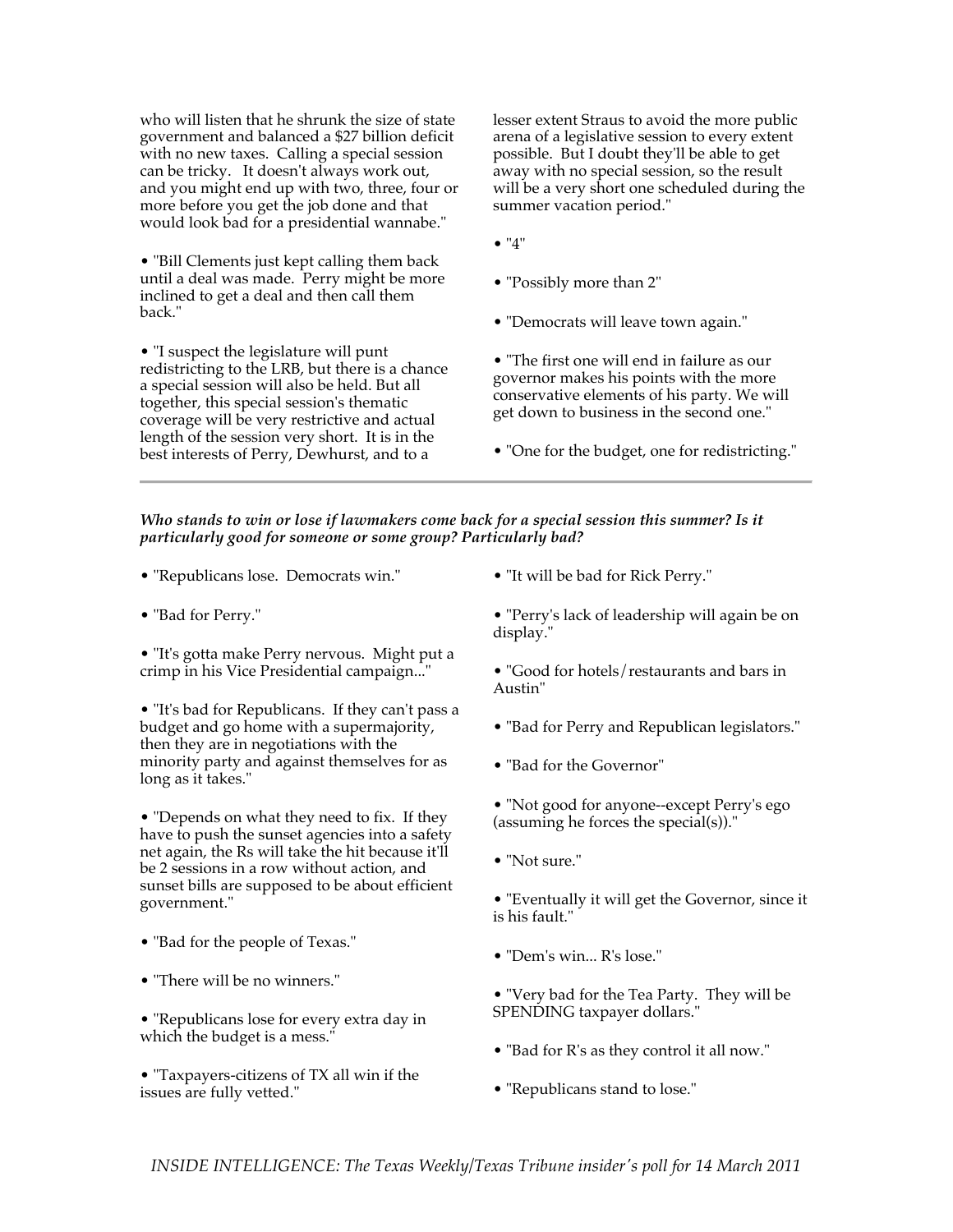• "If the Republicans have total control of the state machinery but can't get the budget handled without a special session they look incompetent to lead."

• "It plays to the Governor's advantage"

• "Every day the Legislature is here represents one more opportunity for them to realize what a disaster this budget is and finally grow up and deal with the structural deficit.

• "It's bad for all Repubs if they can't get a real, biennial budget before August 31st."

• "Governor's power to set the agenda in a special puts him on center stage-- to win or lose."

• "Bad for public schools, college students, the elderly, disabled, sick children, and poor people, but good for Republicans as they can promote themselves as fiscally conservative."

• "Bad for schools"

• "It's very good for political journalists and for the bottom line of the lobby. It \*might\* be good for the public if it's a sign that legislators are coming around to the reality that they can't let the Tea Party & TPPF hold education and social services hostage. It's bad for everyone else"

• "The people will lose. The longer they are in session, the more damage they can do."

• "In a strange turn of event this redistricting cycle, Instead of the Legislators exiting the state for vacation to protest and leaving the rest of us here, We are all going to leave the state for vacation and make the Legislators stay."

• "Not sure that a particular groups will lose out or win this summer. They all seem to be getting kicked around enough this spring."

• "Bad for Republicans. If you have almost complete power, why can't you get your business done in time?"

• "Losers: Legislators who hold jobs."

• "No opinion"

• "It depends on what causes the special. If it is public ed, then that may benefit from public pressure not to foul up the schools."

- "Depends on the issue and resolution."
- "Tea party-bad Democrats-good"
- "Perry will look bad."
- "All bad"

• "Perry stands to win because he can grandstand, veto spending on public schools, veto anything that increases revenue for the state and possibly push us into a special session--no matter how much it hurts Texas."

• "Republicans win and Dems lose."

• "The winners if we have a special session are the people of Texas who will get a better budget."

• "Exxon et. al. always win in tax bills."

• "Perry should want to be free of tending to 'Texas' issues so he can be free to campaign nationally. Wait, that's what he's doing now. Never mind."

• "Republicans will lose. They quicker they get out of here, the better they will be."

• "It's good for Perry, he sets the agenda and he has demonstrated his willingness to take a firm stand during regular sessions to be able to get to the special where his powers are stronger."

- "Public Schools"
- "Schools ISD"
- "Hopefully good for public education"
- "Educational special interest"
- "All suffer equally"
- "The taxpayers of Texas lose!"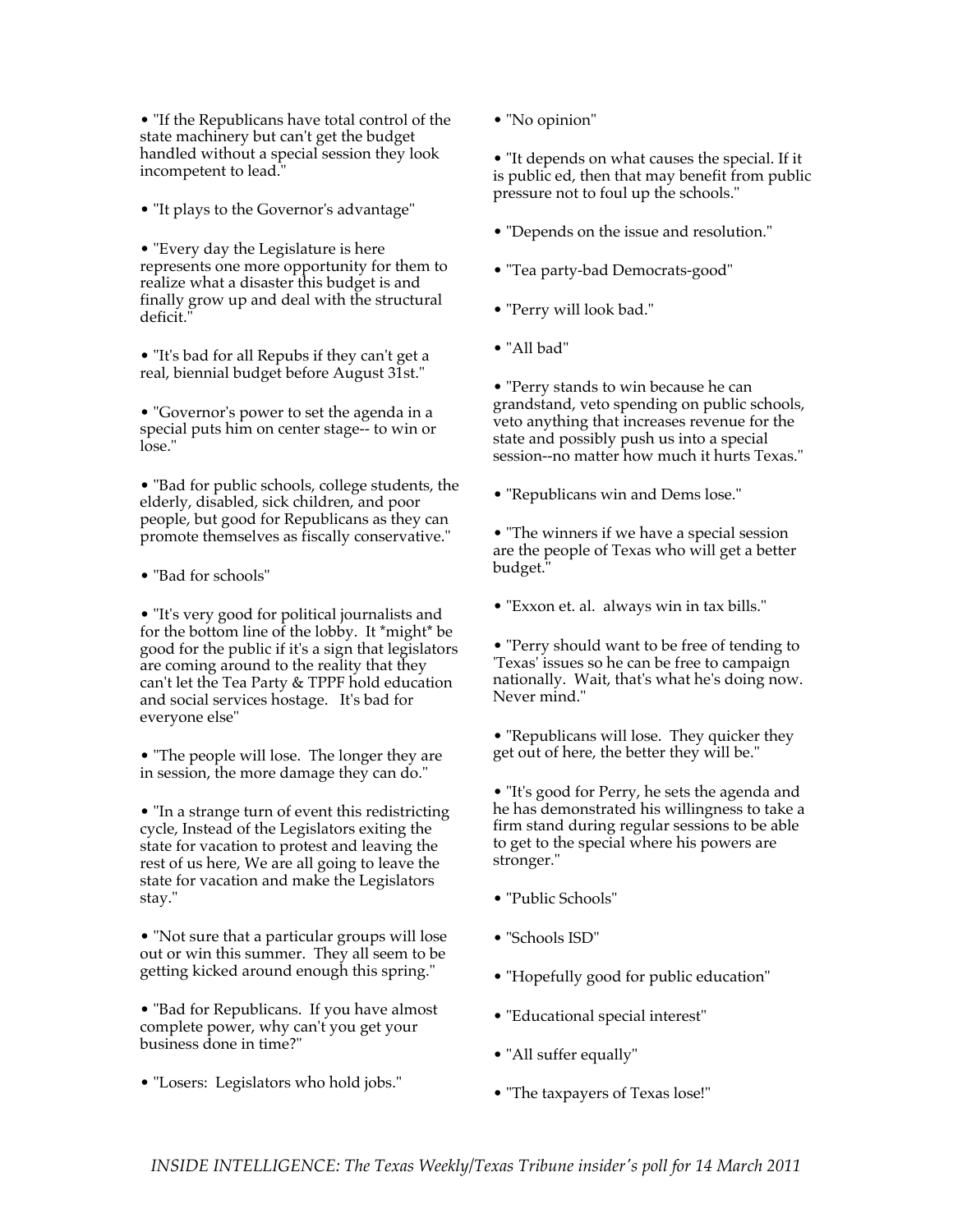• "If school funding is the issue that forces the special, it will likely find a compromise that suits school allies more than anything that will be produced in the regular session."

• "It's an opportunity for the Democrats to identify themselves as a party willing to stand up for their constituents. No guarantee they will"

• "Everyone loses!"

• "It will be bad for gov, lt gov and speaker because they will have been unable to get their votes in regular. Bad for tea party because they'll have failed to sustain momentum."

• "Rural legislators"

• "It is basically good for the republicans because it will look like they held the line on spending. In the bigger picture however the democrats will win because everyone will ultimately be mad at them either for raising revenue or for not spending enough. No win situation for the republicans."

• "Lt. Governor"

• "Greater media coverage of the budget cuts and related topics is better for Democrats than Republicans. A special session is also a complication for any Perry presidential or vice-presidential aspirations, and also would not seem to provide any benefits for Dewhurst while simultaneously exposing him to potential risks."

• "The party in control has more to lose. It will show the state whether or not they can govern."

• "Good for Governor, Grover, Peggy Venable, Koch Brothers, and Michael Quinn (which, by the way, are all one in the same person)"

• "Republicans... the more they debate... look at the sonogram issue... the worse it gets."

• "If Specials are fought over the budget and possibly redistricting, those in charge (Republicans) stand to lose the most. Redistricting could be particularly nasty,

given that most of the fighting will be among members of the GOP Caucus. A fight over the budget may well pit leaders in the Lege against the Guv."

• "Governor"

• "It could possibly help the D's if there is significant dysfunction leading to the special. Of course, given their current position, anything helps the D's as it is hard to imagine them falling any further."

• "I think the republicans are going to look increasingly bad as the implications of the budget cuts become obvious to the state"

• "Democrats win."

• "The GOP stands to loose if a reasonable resolution to the budget issue cannot be achieved. If the Legislature has to come back the winners will be the Democrats since it will make the GOP leadership look weak and unable to deal with the one issue the Legislature is charged with resolving, the budget."

• "Perry and Dewhurst lose if there is a special session. Both want to start campaigning and both have downplayed the significance of the budget problem."

• "Republicans will lose. Voters hate special sessions and the D's will tag the R's for the costs of these extra innings.

• "Special sessions are bad for the Tea Party's momentum. Special sessions will prove that, even if most voters in Texas are sympathetic with the ideas of the Tea Party, the sympathy is not more important than many other priorities facing cuts."

- "Good for contract lobbyists"
- "Bad for Republicans"
- "It will be bad for all of them."

• "Paired and redistricted, tea party morons lose ground as insider nature of budget gets exposure, as well as extremist views"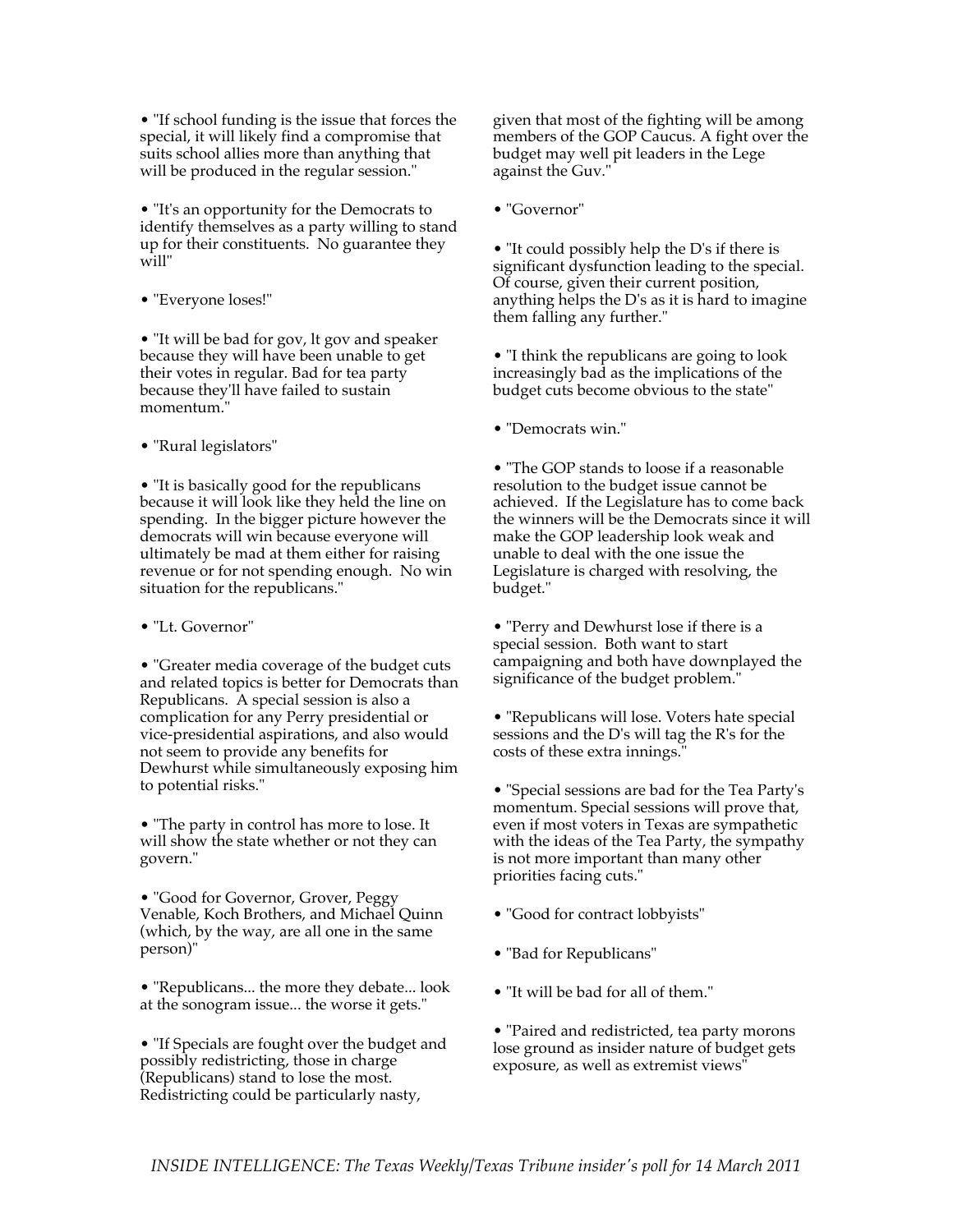• "In the people of Texas will be winners but in particular, public education and healthcare organizations will be winners."

- "The w is a big winner."
- "Perry"

• "Governor wins, unless his own party rebels"

• "Bad for Governor."

• "Good for public education and expensive for business."

• "Bad for the people of Texas"

• "Those who want to spend more money will win the most."

• "It's not good for anybody except maybe a small faction of the R majority who will rail against the budget, rail against spending rainy day funds all the while knowing that their colleagues will make tough choices. Win win?"

- "No one wins. Taxpayers lose."
- "Governor wins."

• "No one really gets hurt politically. That's why it's inevitable."

- "Gov Perry Loses in a significant way"
- "Its bad for Texas."

• "If lawmakers want to take a dig back at the Governor, why not make him look ineffectual with a necessary (and costly) special session or three?"

• "Toss up"

• "During the slow summer months, the media wins!"

• "Governor Perry will look good 'calling them back until they do the job right.'"

• "Good for incumbents who need to show they are not making cuts without debating them."

• "If they fail to cut the budget during the regular session - they will feed the Tea Party fires. Everyone loses."

- "Everyone loses."
- "Depends on the next 70+ days."

• "I don't think there are winners and losses in this."

- "Gambling stands to gain"
- "Depends on the outcome and how it is viewed too early to know winners or loser"

• "Particularly bad for Republicans. If you have a large majority in both houses and can't reach consensus on tough issues, it is a loss for your team."

• "Taxpayers lose either way."

• "I don't think anyone really wins in this situation. Our governor will win some points with his base but that could be fleeting."

 $\bullet$  "N/a"

• "Will hurt incumbents of both parties most likely."

• "The Governor, Lieutenant Governor and Republicans lose if there is a special session. They are in control of the process. Democrats get a boost if there is a special."

• "Perry will be able to spin any special session in his favor... stating he was not willing to let the tax and spend liberal republicans win by not cutting the budget enough."

- "Senate Candidates"
- "Bad for Rs"
- "Democrats"
- "Lt. Gov and Gov"